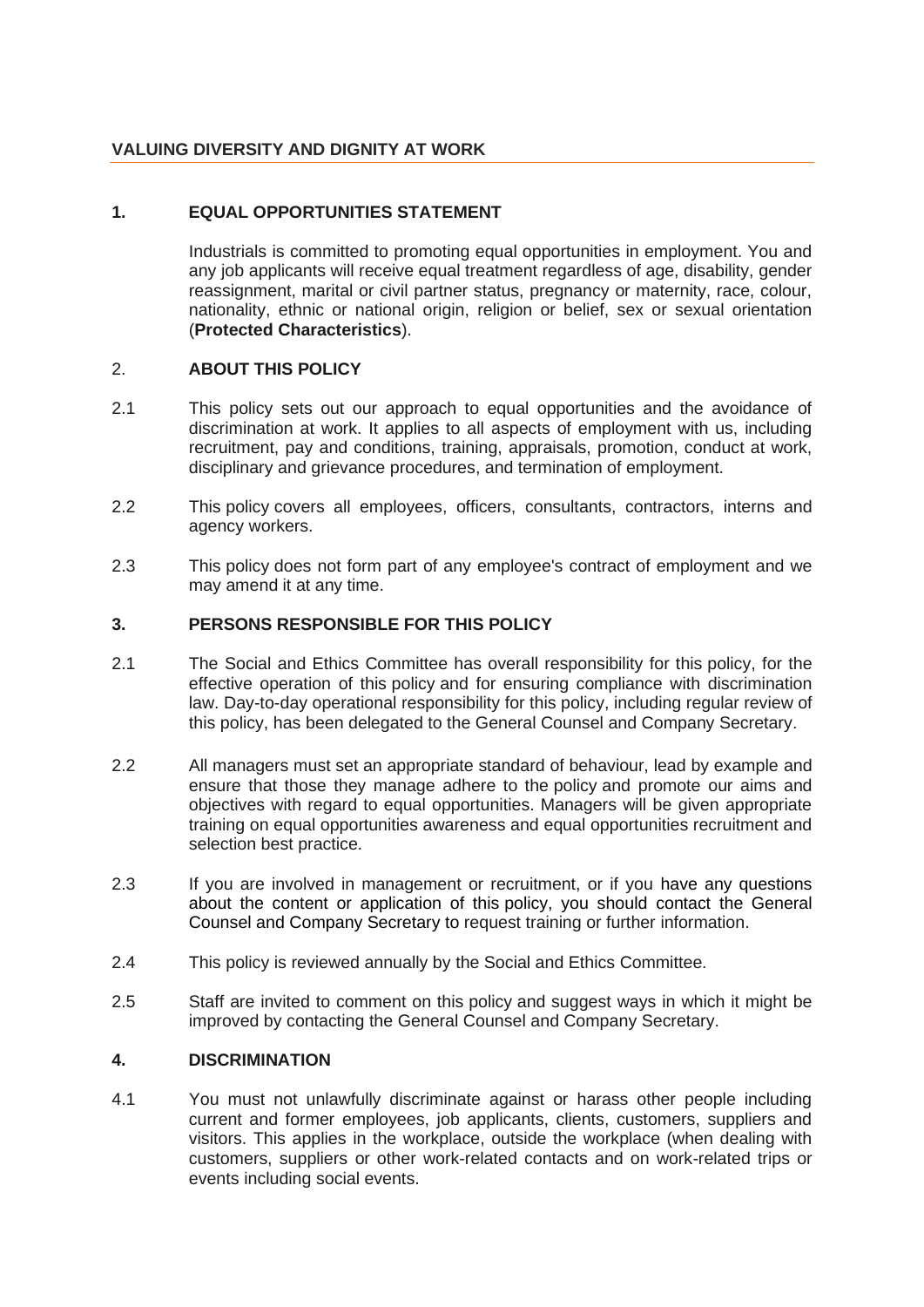- 4.2 The following forms of discrimination are prohibited under this policy and are unlawful:
	- (a) **Direct discrimination**: treating someone less favourably because of a Protected Characteristic. For example, rejecting a job applicant because of their religious views or because they might be gay.
	- (b) **Indirect discrimination**: a provision, criterion or practice that applies to everyone but adversely affects people with a particular Protected Characteristic more than others, and is not justified.
	- (c) **Harassment**: this includes sexual harassment and other unwanted conduct related to a Protected Characteristic, which has the purpose or effect of violating someone's dignity or creating an intimidating, hostile, degrading, humiliating or offensive environment for them.
	- (d) **Victimisation**: retaliation against someone who has complained or has supported someone else's complaint about discrimination or harassment.
	- (e) **Disability discrimination**: this includes direct and indirect discrimination, any unjustified less favourable treatment because of the effects of a disability, and failure to make reasonable adjustments to alleviate disadvantages caused by a disability.

### **5. RECRUITMENT AND SELECTION**

- 5.1 Recruitment, promotion, and other selection exercises such as redundancy selection will be conducted on the basis of merit, against objective criteria that avoid discrimination. Shortlisting should be done by more than one person and with the involvement of the Human Resources Department, where possible. Our recruitment procedures should be reviewed regularly to ensure that individuals are treated on the basis of their relevant merits and abilities.
- 5.2 Vacancies should generally be advertised to a diverse section of the labour market. Advertisements should avoid stereotyping or using wording that may discourage particular groups from applying.
- 5.3 We take steps to ensure that our vacancies are advertised to a diverse labour market. Where appropriate, the Human Resources Department may approve the use of lawful exemptions to recruit someone with a particular Protected Characteristic, for example, where the job can only be done by a woman. The advertisement should specify the exemption that applies.
- 5.4 Job applicants should not be asked questions which might suggest an intention to discriminate on grounds of a Protected Characteristic. For example, applicants should not be asked whether they are pregnant or planning to have children.
- 5.5 Job applicants should not be asked about health or disability before a job offer is made. There are limited exceptions which should only be used with the approval of the Human Resources Department. For example:
	- (f) Questions necessary to establish if an applicant can perform an intrinsic part of the job (subject to any reasonable adjustments).
	- (g) Questions to establish if an applicant is fit to attend an assessment or any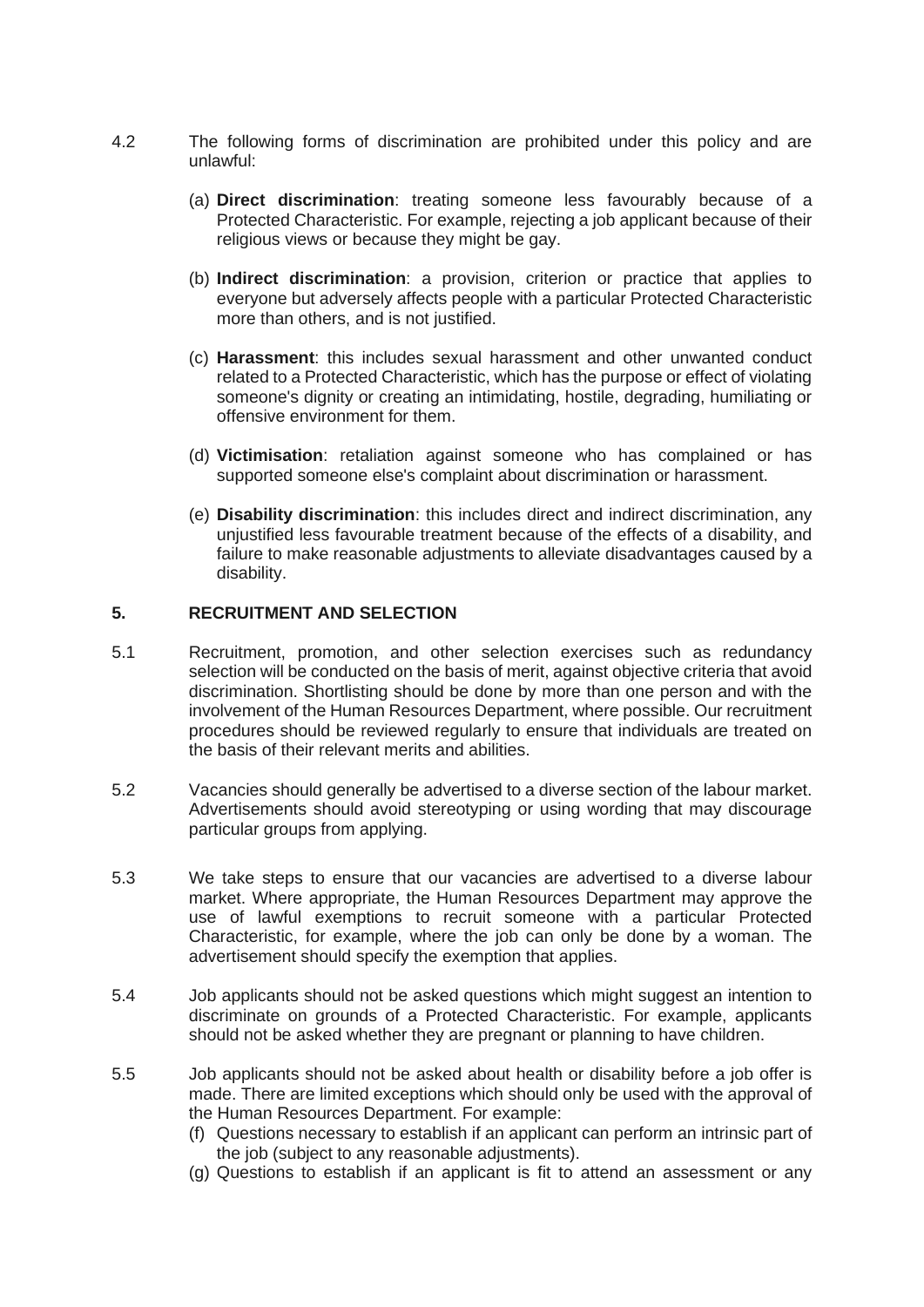reasonable adjustments that may be needed at interview or assessment.

- (h) Positive action to recruit disabled persons.
- (i) Equal opportunities monitoring (which will not form part of the selection or decision-making process).

Where necessary, job offers can be made conditional on a satisfactory medical check.

- 5.6 We are required by law to ensure that all employees are entitled to work in the UK. Assumptions about immigration status should not be made based on appearance or apparent nationality. All prospective employees, regardless of nationality, must be able to produce original documents (such as a passport) before employment starts, to satisfy current immigration legislation. The list of acceptable documents is available from the Human Resources Department or UK Visas and Immigration.
- 5.7 To ensure that this policy is operating effectively, and to identify groups that may be underrepresented or disadvantaged in our organisation, we may monitor applicants' ethnic group, gender, disability, sexual orientation, religion and age as part of the recruitment procedure. Provision of this information is voluntary and it will not adversely affect an individual's chances of recruitment or any other decision related to their employment. The information is kept in an anonymised format solely for the purposes stated in this policy. Analysing this data helps us take appropriate steps to avoid discrimination and improve equality and diversity.

### **6. TERMINATION OF EMPLOYMENT**

- 6.1 We will ensure that redundancy criteria and procedures are fair and objective and are not directly or indirectly discriminatory.
- 6.2 We will also ensure that disciplinary procedures and penalties are applied without discrimination, whether they result in disciplinary warnings, dismissal or other disciplinary action.

# **7. DISABILITIES**

- 7.1 If you are disabled or become disabled, we encourage you to tell us about your condition so that we can support you as appropriate.
- 7.2 If you experience difficulties at work because of your disability, you may wish to contact your line manager or the Human Resources Department to discuss any reasonable adjustments that would help overcome or minimise the difficulty. Your line manager the Human Resources Department may wish to consult with you and your medical adviser about possible adjustments. We will consider the matter carefully and try to accommodate your needs within reason. If we consider a particular adjustment would not be reasonable, we will explain our reasons and try to find an alternative solution where possible.
- 7.3 We will monitor the physical features of our premises to consider whether they might place anyone with a disability at a substantial disadvantage. Where necessary, we will take reasonable steps to improve access.

# **8. PART-TIME AND FIXED-TERM WORK**

Part-time and fixed-term staff should be treated the same as comparable full-time or permanent staff and enjoy no less favourable terms and conditions (on a pro-rata